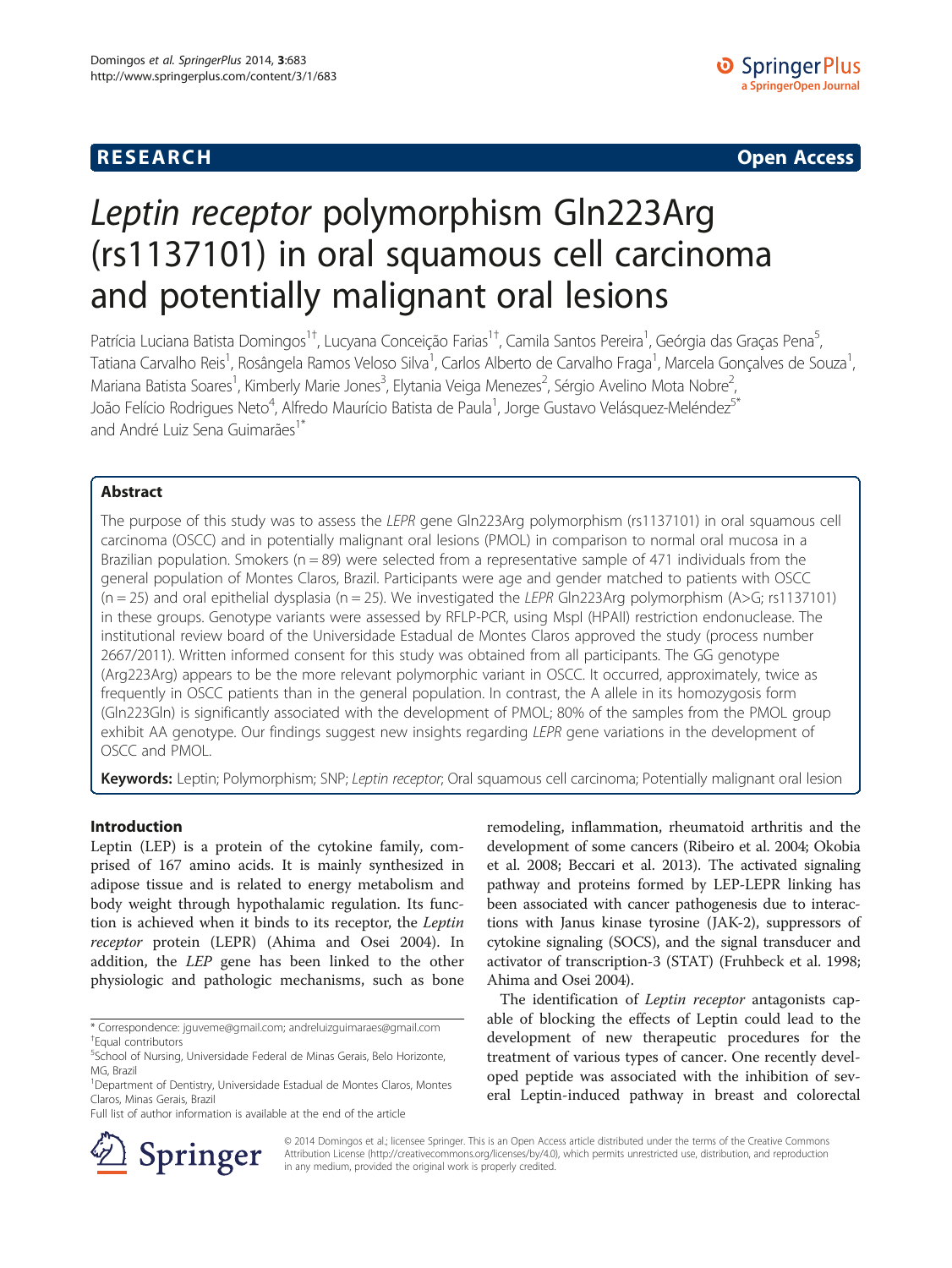cancer, including JAK/STAT3, MAPK/ERK1/2 and PI3K/AKT, cyclin D1, and E-cadherin (Beccari et al. [2013](#page-4-0)). Furthermore, polymorphisms in the LEP and LEPR genes have been associated with several cancer types, such as colon, prostate, and breast cancers (Ribeiro et al. [2004;](#page-4-0) Okobia et al. [2008;](#page-4-0) Slattery et al. [2008](#page-4-0)). In prostate cancer, analysis of LEP polymorphism rs7799039 demonstrated that the A allele was associated with higher expression of the Leptin receptor (Ribeiro et al. [2004\)](#page-4-0). Leptin has also been reported to interfere with the expression of oncogenic c-myc and antiapoptotic bcl-2, regulate cell turnover and facilitate the progression of cervical cancer (Yuan et al. [2013\)](#page-4-0).

The LEPR polymorphism Gln223Arg is characterized by an A to G transition in codon 223, resulting in a glutamine to arginine substitution (Chung et al. [1997](#page-4-0)). Higher levels of Leptin binding activity were shown in homozygous individuals for the G allele (Arg223Arg) (Quinton et al. [2001\)](#page-4-0). However, there were contrary results of lower Leptin binding to the G allele in a study involving postmenopausal White women (Stefan et al. [2002](#page-4-0)).

The LEPR 223Arg allele has been associated with increased risk of breast cancer (Okobia et al. [2008\)](#page-4-0). Similarly, in hepatocellular carcinoma (HCC), the 223Arg/ Arg genotype had a significantly higher risk for HCC than the 223Gln/Gln genotype (Li et al. [2012\)](#page-4-0).

Few studies have been performed to explain the significance of LEP and LEPR genes in oral malignances (Yapijakis et al. [2009](#page-4-0); Gharote and Mody [2010](#page-4-0)). Therefore, in order to obtain better knowledge about the Leptin receptor gene in oral cancer, we evaluated polymorphic variants of LEPR Gln223Arg in the mucosa of patients with OSCC and PMOL compared to normal oral mucosa.

## Patients and methods

## Study and design

We performed a case-control study to verify a possible association between polymorphisms of the Leptin receptor gene (GenBank: U59251 - Nucleotide Database of National Center for Biotechnology Information, U.S.A) and OSCC and/or PMOL. To test our hypothesis, we first performed a study with a sample of non-institutionalized adults from the city of Montes Claros, Minas Gerais, Brazil. Montes Claros has approximately 361.915 inhabitants and 95.1% of them live in the urban area. Sample size calculation was performed to estimate the number of participants need for a representative sample of the municipal population (confidence level 95%, standard error <4% and event prevalence 50.0%). From a representative sample of 724 individuals, we selected only smoking individuals without OSCC or PMOL  $(n = 89)$ , who were matched for age, sex, and smoking habits with OSCC  $(n = 25)$  and oral epithelial dysplasia patients  $(n = 25)$ . Diagnosis of OSCC and PMOL in participants was confirmed through histopathologic analysis. In this study, only oral epithelial dysplasia was considered as PMOL. The study was approved by the institutional review board of the Universidade Estadual de Montes Claros (process number 2667/ 2011). Written informed consent for this study was obtained from all participants.

## Leptin receptor genotyping

DNA was extracted from oral mucosa scrapings from a control group and from the lesions of participants diagnosed with OSCC or PMOL. DNA samples were isolated using silica particles, which absorb the DNA. Subsequently, DNA was washed to remove impurities and was eluted in TE buffer, as previously described (Guimaraes et al. [2007\)](#page-4-0). DNA from paraffin embedded tissue was extracted as previously described (Fraga et al. [2012](#page-4-0); de Carvalho Fraga et al. [2013\)](#page-4-0).

Leptin receptor gene polymorphism Gln223Arg (A>G; rs1137101) was assessed by RFLP-PCR. Polymerase chain reaction for the LEPR gene was performed using 500 ng of genomic DNA as a template. Other reagents were used, including 4 μM of each of the following primers: F: 5′-A CCCTTTAAGCTGGGTGTCCCAAATAG-3′; R: 5′CAAT ATTTATGGGCTGAACTGACATT-3′; 330 bp), 0.1 mM of each DNTP (Amersham Biosciences, Pittsburgh, PA, USA), 1X PCR buffer, 2.5 mM magnesium chloride, and 2.5 U of Platinum Taq DNA polymerase (Invitrogen Life Technologies, Carlsbad, CA, USA). The 330 bp PCR product was digested with MspI (HPAII) restriction endonuclease (Fermentas Life Sciences, Lithuania) that recognizes the restriction site (C/CGG). For this SNP, the A allele lacks a MspI restriction site. Thus, individuals carrying the A allele show only one PCR band (330-bp), while carriers of the G allele show two bands (293 and 37 bp) (Figure [1\)](#page-2-0). 10 μl of amplified DNA was digested with 1.0 U of MspI for 16 h at 37°C. PCR and restriction reactions were performed in a thermocycler (Eppendorf AG, Hamburg, Germany). The PCR products were visualized by electrophoresis in 10% acrylamide gel stained with silver. Positive control for digestion reaction was used.

## Statistical analysis

The Chi-square test was used to compare genotypic distributions of Leptin receptor gene polymorphism Gln223Arg and clinical data in the studied groups. Statistical analyses were carried out using SPSS 17.0 software. Probability values <0.05 were considered statistically significant.

## Results

Clinical data and group distributions are displayed in Table [1.](#page-2-0) Histologic gradation of OSCC and PMOL was not considered in this study. Lesions were only histologically classified as OSCC and PMOL. Table [2](#page-2-0) shows the genotype distribution of the LEPR polymorphism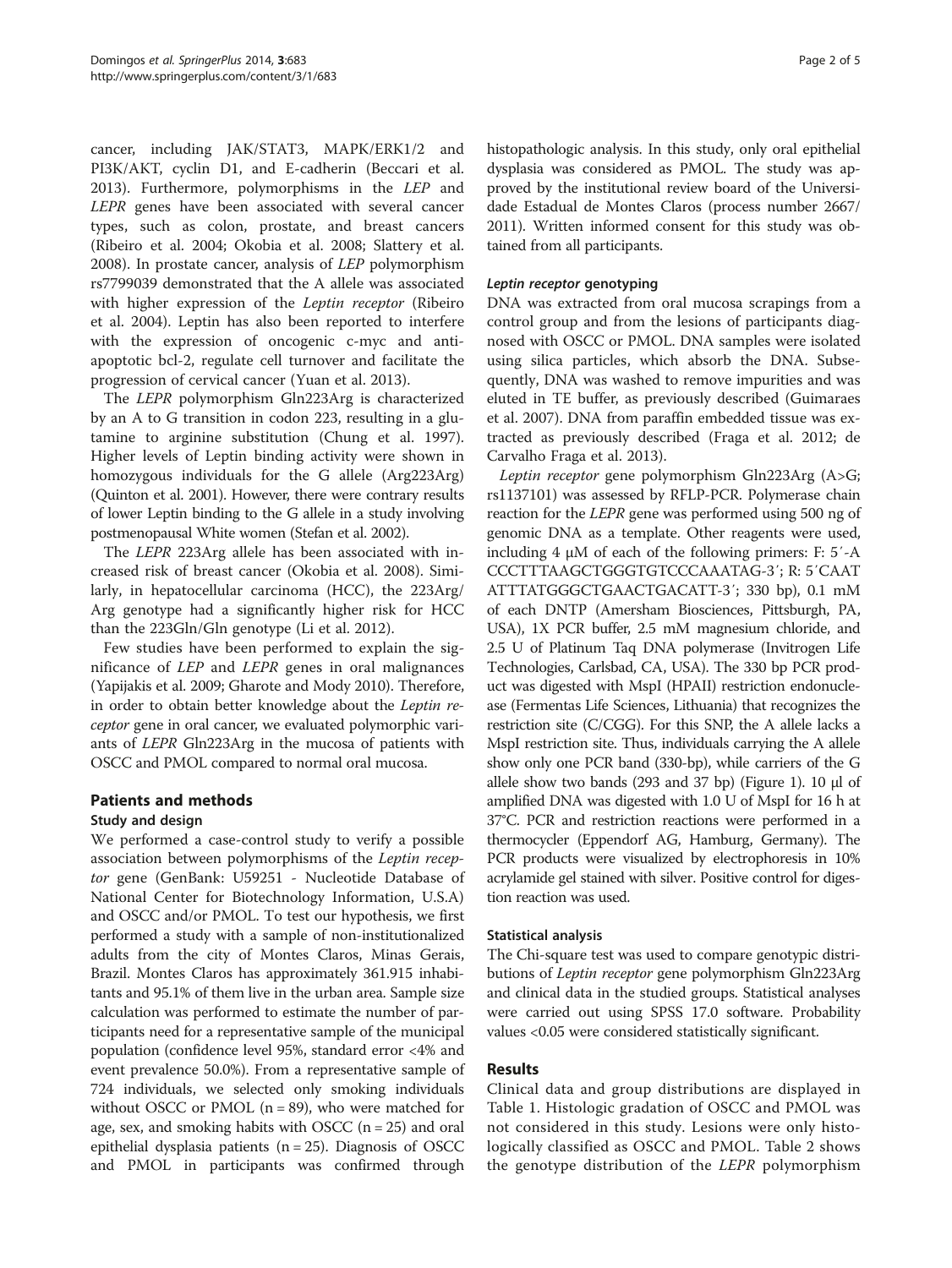<span id="page-2-0"></span>

by group. The A allele in its homozygosis state (Gln223Gln) shows significant association with PMOL; 80% of the samples exhibit the AA genotype. On the other hand, the GG genotype (Arg223Arg) appears to be the more common polymorphic variant in OSCC. It occurred, approximately, twice as frequently in OSCC patients than in the control group. The control group had higher frequencies of AG and AA variants. The GG genotype showed lower distribution in these samples; the A allele seems to be more important in this group. No association between gender and LEPR genotype variants were observed (Table [3\)](#page-3-0). No associations were observed among controls, PMOL, OSCC and clinicopathological variables.

## **Discussion**

Leptin (LEP) is a hormone secreted from adipocytes that plays an important role in energetic metabolism, control of food intake, and obesity through its binding to LEPR receptors (Dutta et al. [2012](#page-4-0)). Leptin receptors are mainly found in the hypothalamus. However, some studies indicate that other tissues may produce this protein, such as skeletal muscle, liver, kidney, bone marrow, lung (Margetic et al. [2002\)](#page-4-0), and placenta (Zhao et al.

Table 1 Distribution of samples by age and gender

| Clinical       | Sample groups                     |               |                 |  |  |  |
|----------------|-----------------------------------|---------------|-----------------|--|--|--|
| parameters     | <b>General population/smokers</b> | <b>PMOL</b>   | <b>OSCC</b>     |  |  |  |
|                | $(n = 89)$                        | $(n = 25)$    | $(n = 25)$      |  |  |  |
| Gender         |                                   |               |                 |  |  |  |
| Male           | 67 (75.3%)                        | 17 (68.0%)    | 21 (84.0%)      |  |  |  |
| Female         | 22 (24.7%)                        | 08 (32.0%)    | 04 (16.0%)      |  |  |  |
| Age (in years) |                                   |               |                 |  |  |  |
| Variation      | 28-92                             | 36-82         | 28-77           |  |  |  |
| $Mean + SD$    | $55.9 + 13.9$                     | $58.1 + 12.0$ | $58.0 \pm 13.6$ |  |  |  |

[2003](#page-4-0)). An isoform of the LEPR gene was also expressed in oral keratinocytes (Groschl et al. [2005](#page-4-0)). It has been suggested that there is an association between Leptin receptor Gln223Arg polymorphisms and increased risk for oral cancer (Yapijakis et al. [2009;](#page-4-0) Gharote and Mody [2010\)](#page-4-0). Related studies from out laboratory have found associations between metabolic genetic markers and OSCC (Correa et al. [2011](#page-4-0); Fonseca-Silva et al. [2012](#page-4-0); Fraga et al. [2012](#page-4-0)), a fact that prompted us to investigate whether there is a difference between frequencies of variants of the Gln223Arg polymorphism between case and control groups.

The LEPR Gln223Arg polymorphism, resulting in a change of glutamine to arginine at codon 223 in exon 6 of Receptor Leptin gene, has been associated with the development of and increased risk for cancer. In breast cancer, for example, LEPR 223Arg was associated with increased serum Leptin levels (Quinton et al. [2001](#page-4-0)). However, studies are in conflict regarding which variant of the LEPR Gln223Arg polymorphism is associated with a higher risk of cancer. A meta-analysis study suggested that the presence of the A allele (LEPR Gln223) is a risk factor in breast cancer (Wang et al. [2012\)](#page-4-0). However, other similar research indicated that a higher frequency

| Table 2 Frequency of LEPR genotypes in normal oral   |  |  |  |  |  |
|------------------------------------------------------|--|--|--|--|--|
| mucosa, potentially malignant oral lesions, and oral |  |  |  |  |  |
| squamous cell carcinoma                              |  |  |  |  |  |

|                                   | <b>LEPR</b> genotype |           |           |  |
|-----------------------------------|----------------------|-----------|-----------|--|
| Group                             | GG(%)                | AG (%)    | AA (%)    |  |
| General population/smokers        | 11(12.4)             | 38 (42.7) | 40 (44.9) |  |
| Potentially malignant oral lesion | 01(4.0)              | 04(16.0)  | 20 (80.0) |  |
| OSCC                              | 06 (24.0)            | 07(28.0)  | 12 (48.0) |  |
| p-value                           |                      | $0.011*$  |           |  |

\*Analyzed by  $X^2$  test. Significant p-value < 0.05.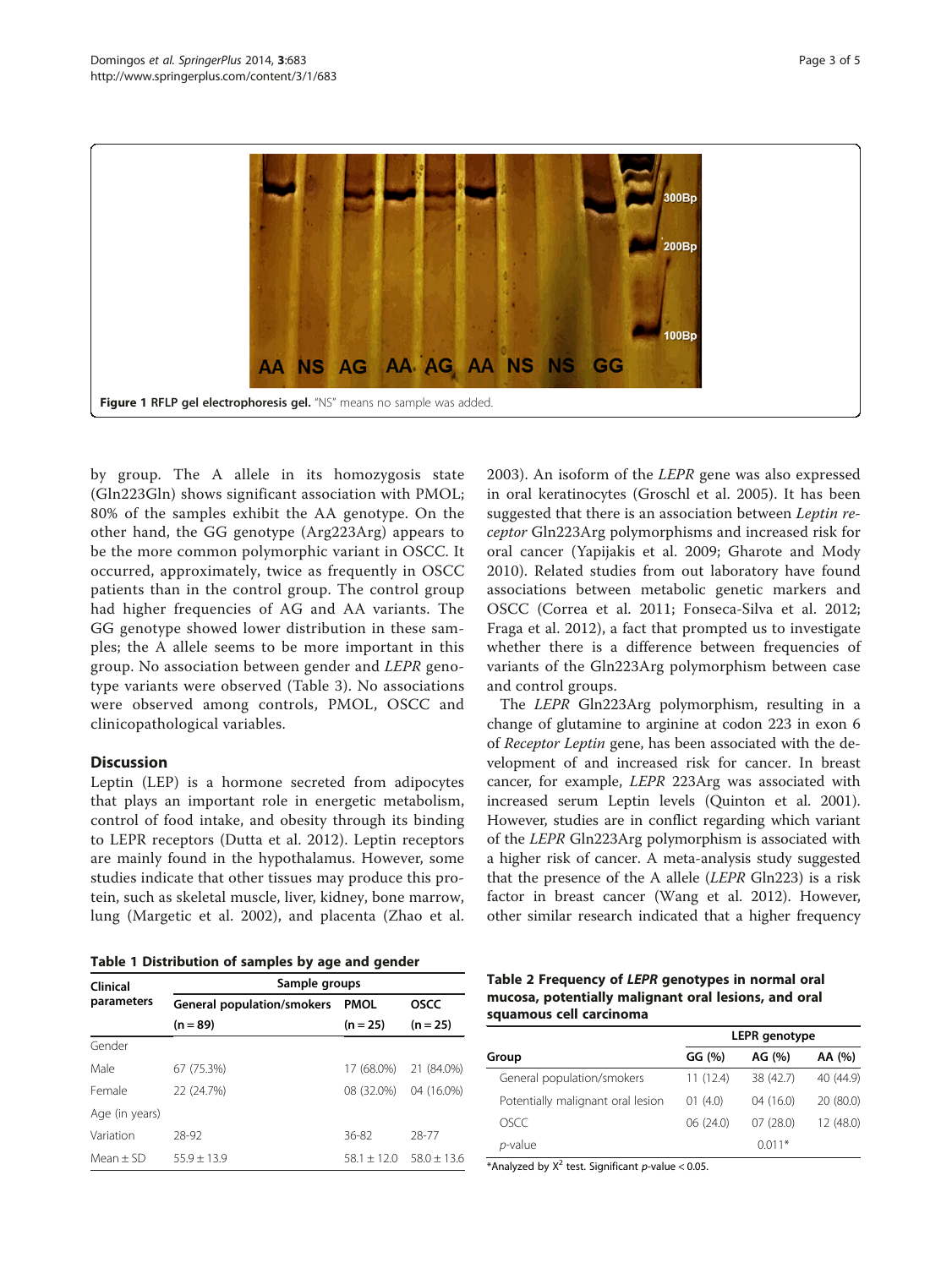|                       |           | Potentially malignant lesion |          |           | <b>OSCC</b> |           |           |
|-----------------------|-----------|------------------------------|----------|-----------|-------------|-----------|-----------|
| GG(%)<br>AG (%)       | AA (%)    | GG (%)                       | AG (%)   | AA (%)    | GG (%)      | AG (%)    | AA (%)    |
|                       |           |                              |          |           |             |           |           |
| 07(63.6)<br>33 (86.8) | 27(67.5)  | 01(100.0)                    | 03(75.0) | 13 (65.0) | 05(83.3)    | 07(100.0) | 09 (75.0) |
| 04 (36.4)<br>05(13.2) | 13 (32.5) | (0.0)                        | 01(25.0) | 07(35.0)  | 01(16.7)    | 0(0.0)    | 03(25.0)  |
| 0.089                 |           |                              | 0.725    |           |             | 0.357     |           |
|                       |           |                              |          |           |             |           |           |

<span id="page-3-0"></span>Table 3 LEPR genotypes associated with gender in normal oral mucosa, potentially malignant lesions, and oral squamous cell carcinoma

\*Analyzed by  $X^2$  test. Significant p-value < 0.05.

of the G allele (LEPR 223Arg) was associated with increased risk. Additionally, the risk of breast cancer associated to the G allele differed based on ethnicity (Liu and Liu [2011\)](#page-4-0).

In this study, we hypothesized that variants of the LEPR Gln223Arg polymorphism can be associated with oral squamous cell carcinoma and PMOL. Despite the small group of cases, our results were able to demonstrate a significantly increased frequency of the GG genotype (Arg223Arg) in cancer patients in comparison to the control group. The GG genotype was twice as common in the OSCC and PMOL group than in the control group. A previous study showed that breast cancer patients with the G allele were more likely to develop poorly differentiated tumors than those with the A allele (Gu et al. [2012](#page-4-0)). However, it has been suggested that the A allele (LEPR Gln223) is an important risk factor in breast cancer (Wang et al. [2012\)](#page-4-0). The GG genotype of the LEPR Gln223Arg polymorphism was significantly prevalent in non-small cell lung cancer (Li et al. [2012\)](#page-4-0). We found only one published study that investigated the LEPR Gln223Arg polymorphism in oral cancer (Yapijakis et al. [2009](#page-4-0)). Similar to our findings, these investigators also found a higher frequency of the GG genotype in subjects with oral cancer.

PMOL is a lesion with potential for becoming squamous cell carcinoma (Napier and Speight [2008](#page-4-0)). Studies have focused on the investigation of molecular, genetic, and epigenetic alterations in these oral lesions, such as p16 methylation (Fonseca-Silva et al. [2012](#page-4-0)), genetic polymorphisms (Fraga et al. [2012\)](#page-4-0), microRNAs (Brito et al. [2013](#page-4-0)) and protein expression restricted to malignant cells as MAGE-A (Ries et al. [2012](#page-4-0)). Analysis of LEP-LEPR in PMOL was not previously investigated. Therefore, we examined frequencies of the LEPR Gln223Arg polymorphism in the mucosa of OSCC and PMOL patients and a control group without the disease. The A allele in its homozygosis state (Gln223Gln) was significantly associated with PMOL with 80% of the samples exhibiting the AA genotype. This is the first report investigating the relationship between LEPR polymorphism and OSCC and PMOL. Other studies are needed to understand the role of LEPR variants in the development and progression of oral cancers, especially in relation to Leptin levels or in association with the stages of dysplasia. It is important to highlight that considering the complexity of gene expression control, it is not possible to know whether the results are influenced by other environmental variables involved.

In conclusion, our findings suggest a need for further investigation of the relationship between variants of the LEPR gene and the development and progression of oral cancer. LEP-LEPR signalling may be implicated in pathogenesis of these lesions. Additional studies may lead to a clearer understanding of the mechanism by which allelic variation in the Gln223Arg gene affects risk for the development and progression of oral cancer.

#### Competing interests

The authors declare that they have no competing interests.

#### Authors' contributions

Conception and design of the study: ALSG; JGVM. Acquisition of data: GGP; TCR; RRVS. Laboratory Assays: PLBD; CSP; TCR; RRVS; CACF; MGS; MBS. Analysis and interpretation of data: LCF; AMBP; ALSG. Drafting or revising of the article: LCF; AMBP; ALSB; KMJ; EVM; SAMN; JFRN. Final approval of the version to be submitted: PLBD; LCF; CSP; GGP; TCR; RRVS; CACF; MGS; MBS; KMJ; EVM; SAMN; JFRN; AMBP; JGVM; ALSG. All authors read and approved the final manuscript.

#### Authors' informations

Dr. Guimarães, Dr. Velásquez-Meléndez and Dr. De Paula are research fellows at the Conselho Nacional de Desenvolvimento Científico e Tecnológico (CNPq/Brazil).

#### Acknowledgements/Grant support

This study was supported by grants from the Conselho Nacional de Desenvolvimento Científico e Tecnológico (CNPq), Coordenação de Aperfeiçoamento de Pessoal de Nível Superior (CAPES) and the Fundação de Amparo a Pesquisa do Estado de Minas Gerais (FAPEMIG).

#### Author details

<sup>1</sup>Department of Dentistry, Universidade Estadual de Montes Claros, Montes Claros, Minas Gerais, Brazil. <sup>2</sup>Department of Biology, Universidade Estadual de Montes Claros, Montes Claros, Minas Gerais, Brazil. <sup>3</sup>Dean of Research, Associação Educativa do Brasil (SOEBRAS), Montes Claros, Minas Gerais, Brazil. 4 Department of Medicine, Universidade Estadual de Montes Claros, Montes Claros, Minas Gerais, Brazil. <sup>5</sup>School of Nursing, Universidade Federal de Minas Gerais, Belo Horizonte, MG, Brazil.

#### Received: 3 September 2014 Accepted: 11 November 2014 Published: 22 November 2014